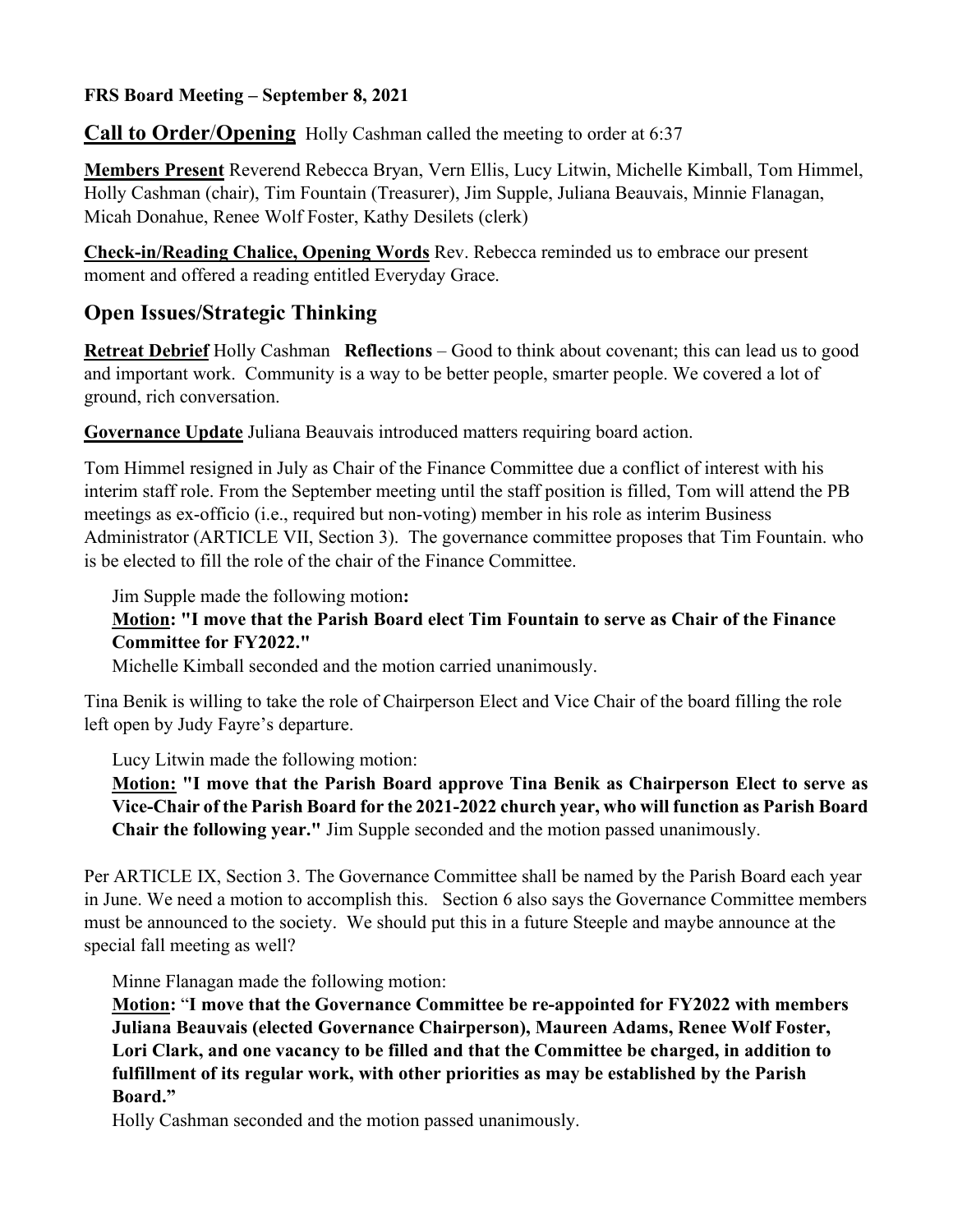Juliana also announced that plans are being made for a training on governance issues for all board members, especially those who are new. Watch notification of the dates for this training.

**Open volunteer positions** Holly Cashman reported that 2 positions that currently need to be filled by congregants are (1) Cochair of the Human Resource committee (this committee works on issues regarding staffing) and (2) someone to work with on the continuation of the Vision, Mission and Ends into the area of covenant. Renee and Jim are currently committed to work with Laura Parks (consultant) on this. The small group is charged to develop and plan and process to move this work forward and we need one more.

**Finance Update** Tom Himmel delivered the report. 1. Usually year to date finance report is presented at each meeting. Not much action these two months. 2. We have hired a contract bookkeeper (Michele Doucette) who is working on getting budget numbers into the bookkeeping system She will do also accounts payable/bill paying. This will ease things for Diane. A system for validation of checks has been developed. 3. Final reports for the previous budget year are in process and will be available soon. We will be able to use some of the PPE Grant in the coming year. 4. Steeple rentals are moving forward with as detailed in the finance report. Key issues are maintaining the integrity of the steeple structure and maintaining an appropriate income stream.

### **Goals:**

Rev. Rebecca discussed the fact that the governance of the church has changed. The new focus is on policy governance. In this type of governance, the primary role of the board is to assure that the policy of the congregation serves its values, mission, and ends and acts for the well-being of the congregation. There are three goals:

- 1. **Moving the values, mission and ends forward.** At all levels of they way we function (finance, staffing, operations, communications, etc.) how do we move the congregation forward to do the best for all?
- 2. **Intentional Growth** Up to this time, growth has been spontaneous. We are now about a 500 member congregation. What do we need to do to support this growth and where is more growth needed? How do we care for the needs of all?
- 3. **Stewardship** Caring for building, staff salaries, fiscal responsibility to work we are committed to. How does this become part of the work of the church at all levels?
- 4. **Caring for the well-being of individuals in the congregation.** It is important to think of how much we ask of the congregation in a time when most of us are living with overwhelmed feelings.

### **Holly Presented these questions to guide our discussion:**

- How do the goals relate to who we are, what we want to do and how we want to do it?
- Given the current covid environment what work can we do the work of the goals?
- What are concerns and challenges? What objections might there be?
- What might we do to be responsive to concerns?
- Where do we see ourselves (both as a board and as individual) fitting in?

#### **Discussion Summary:**

• The size of the church (about 500 members/friends) means a lot of change. As a bigger church we need to look at the momentum needed to get people involved. As we grow, we should